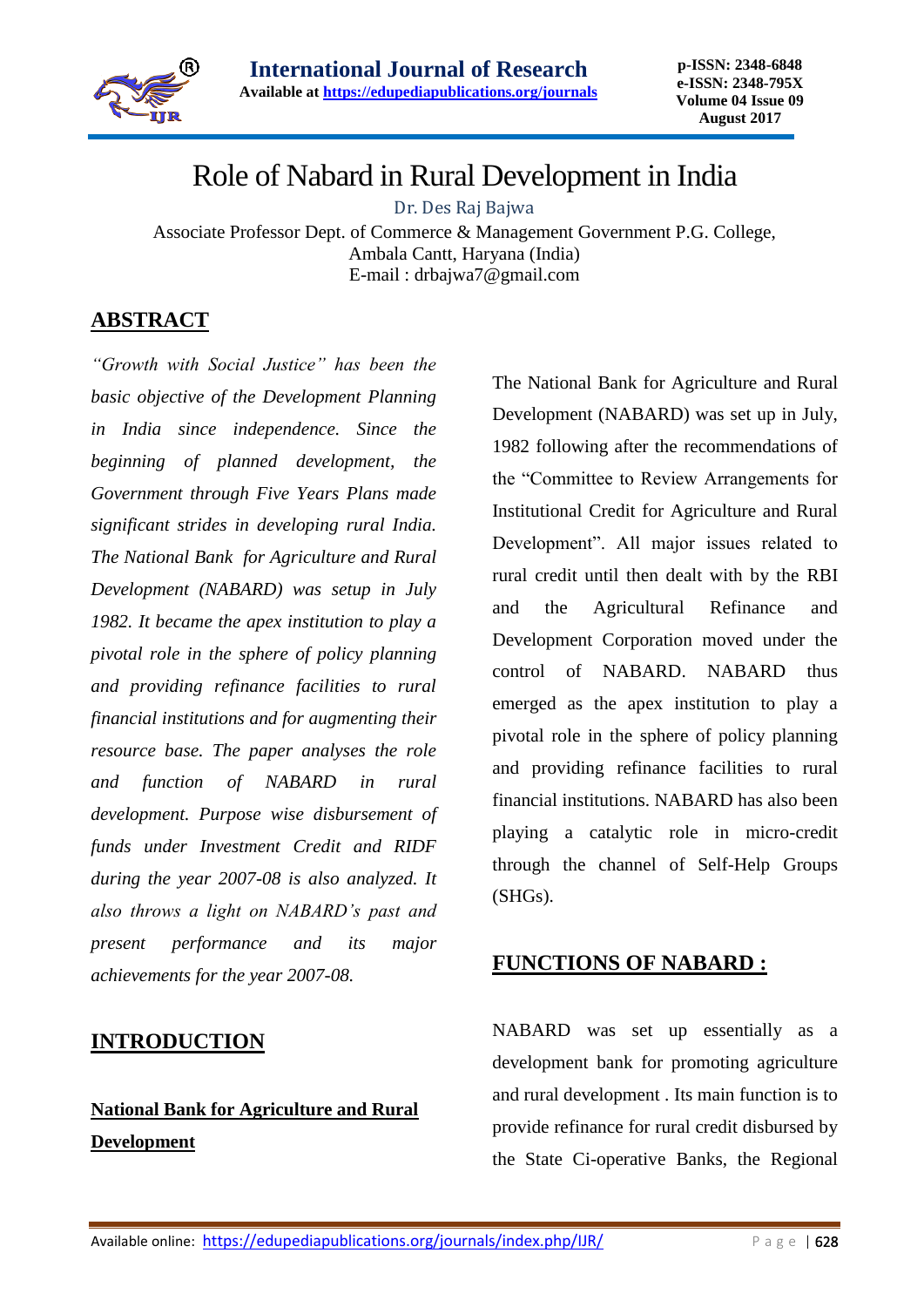

Rural Banks and other financial institutions as may be approved by the RBI.

# **THE IMPORTANT FUNCTIONS OF NABARD ARE AS FOLLOWS :**

- Providing finance and also refinance for production and marketing in the rural areas.
- Coordinating and advising the operations of institutions engaged in rural credit.
- Promoting research in agriculture and rural development.

# **OTHER MISCELLANEOUS FUNCTIONS OF NABARD ARE AS FOLLOWS :**

- Conduct inspections of the RRBs and the co-operative societies, without any prejudice to the authority of the RBI.
- All the applications for opening a branch by RRBs or co-operative societies should be forwarded to the RBI through the NABARD.
- Copies of all returns submitted by the RRBs and co-operative societies to the RBIN should also be furnished to the NABARD.
- NABARD is also empowered to obtain any information or statement from the RRBs and the co-operative societies.
- NABARD should undertake research and training programs. These comprehensive training programs should be targeted towards NABARD's own staff and the staff of SCBs and RRBs as well. The R&D department of NABARD should take the lead in promoting research concerning problems associated with India's agriculture and rural development and also other allied aspects. For this purpose the NABARD has been authorized to maintain and R&D fund out of profits earned by it every year.
- NABARD is responsible for coordinating with the Government of India, the Planning Commission, is also responsible for ensuring the implementation of various policies and programs meant for providing finance to the rural industries.

# **NABARD'S PAST PERFORMANCE (PRIOR TO 2005)**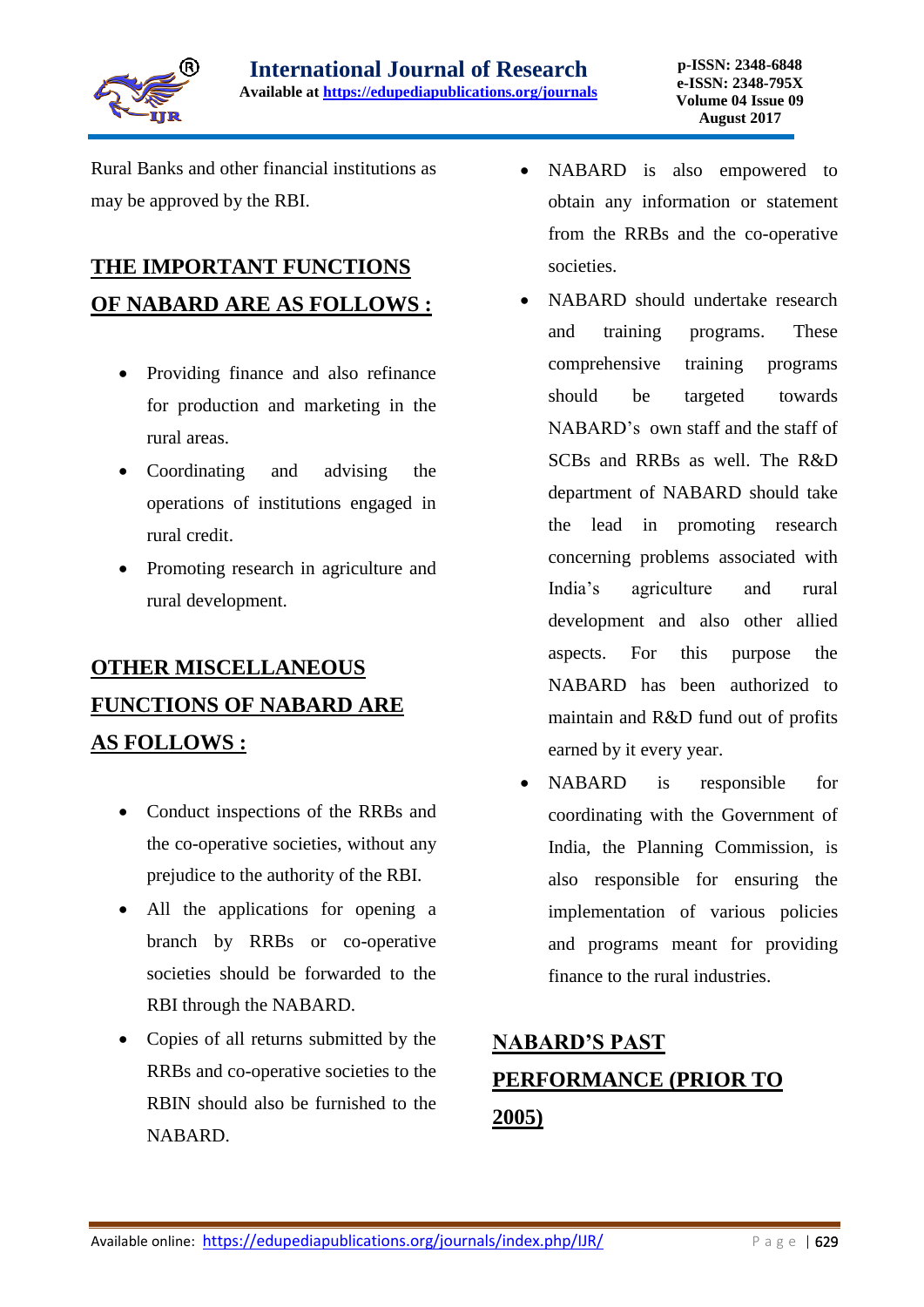- During 1983-84 NABARD mobilized net resources amounting to Rs. 774 crores, which however fell to Rs. 541 crores during the year 1984-85. During this year NABARD sanctioned Rs. 1233 crores to SCBs for financial seasonal agricultural operations. It also provided medium-term ands long term credit facilities for the benefit of the agricultural sector. During 1984- 85 its total outstanding amounted to Rs. 1018 crores and limits sanctioned amounted to Rs. 1688 crores.
- NABARD also assisted the development and promotion of agricultural investments in the less developed and /or underbanked states. For this purpose during the year 1984- 85, it disbursed Rs. 455 crores.
- For the year 1986-87 NABARD could mobilize Rs. 887 crores towards its aggregate net resources for providing rural credit.
- During 1986-87, NABARD completed the inspection of 178 CCBs, 86 RRBs, 7 SLOBs and 30 other institutions. It also approved and assited during the year, 5 research proposals, 17 seminars and several conferences from its R&D fund, and incurred anf expenditure of Rs. 3.41 laks on this account.
- During the year 1987, NABARD also introduced a 10 point action programme for rehabilitation of weak primary land development banks and branches of state land developing banks. The action program was with regard to : (i) Investigation of overdues; (ii) strengthening of organization and management; (iii) review of loan policies and procedures; and (iv) strengthening of the resources of the LOBs.
- For the year 1989-90, the short term credit limits sanctioned by NABARD for financing seasonal agricultural operations aggregated to Rs. 2807 crores. During this period NABARD provided refinance assistance to the tune of Rs. 549 crores.
- During 1995-96, the total amount of refinance disbursements by NABARD increased by less than 2% to Rs. 3064 crore from that of the previous year. During this period a Rural Infrastructural Development Fund (RIDF) was created within NABARD for facilitating rural infrastructure projects.
- During 1996-97 NABARD's resources increased to Rs. 2963 crores against Rs. 1617 crore in the previous year.

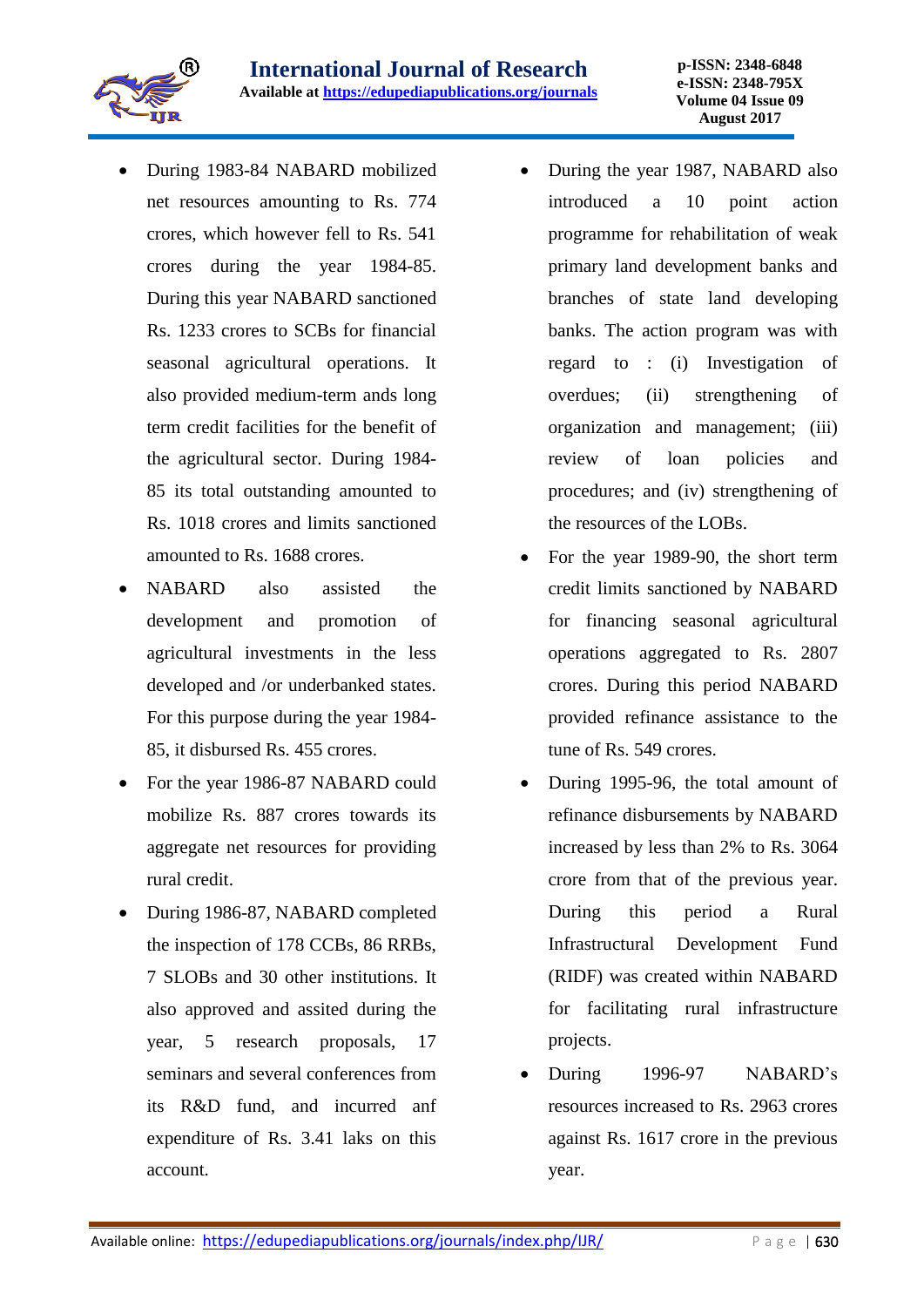

# **NABARD CURRENT**

## **PERFORMANCE (AFTER 2005) :**

NABARD saw its refinance to commercial banks increase by over 50% year on year, for the fiscal ended March 31, 2006. For 2005- 06, the refinance was Rs. 4028 crore against Rs. 2569 crors in 2004-05. As on February 2006, commercial banks, regional banks and co-operatives disbursed an aggregate of Rs. 1,46,668 crores by way of farm credit. This is against Rs. 1,25,000 crore in 2004.05.

| Purpose wise Disbursements under investment Credit During 2007-08 |                             |                  |  |
|-------------------------------------------------------------------|-----------------------------|------------------|--|
| <b>Sector/Purpose/Activity</b>                                    | <b>Amount (Rs. In Lakh)</b> | % to Total Disb. |  |
| Agriculture                                                       |                             |                  |  |
| Minor Irrigation                                                  | 40368                       | 4.46%            |  |
| <b>Land Development</b>                                           | 46214                       | 5.11%            |  |
| <b>Farm Mechanisation</b>                                         | 174765                      | 19.32%           |  |
| Plantation & Horticulture                                         | 34182                       | 3.78%            |  |
| <b>SGSY Farm Sector</b>                                           | 13242                       | 1.46%            |  |
| SC/ST-AP-Farm Sector                                              | 1648                        | 0.18%            |  |
| Other Agriculture                                                 | 45717                       | 5.05%            |  |
|                                                                   | 356136                      | 39.37%           |  |
| Allied to Agriculture                                             |                             |                  |  |
| <b>Fishries</b>                                                   | 2545                        | 0.28%            |  |
| Dairy Development                                                 | 60587                       | 6.70%            |  |
| Poultry                                                           | 21629                       | 2.39%            |  |
| Storage/Market Yard                                               | 13628                       | 1.51%            |  |
| <b>Wasteland Development</b>                                      | 639                         | 0.07%            |  |
| <b>Wasteland Development</b>                                      | 639                         | 0.07%            |  |
|                                                                   | 99028                       | 10.95%           |  |
| <b>NFS</b>                                                        |                             |                  |  |
| <b>SGSY Non Farm Sector</b>                                       | 12616                       | 1.39%            |  |
| <b>SC/ST-AP-Non Farm Sector</b>                                   | 404                         | 0.04%            |  |
| <b>Non Farm Sector</b>                                            | 274795                      | 30.38%           |  |
|                                                                   | 287815                      | 31.82%           |  |
| Others                                                            |                             |                  |  |
| Non conventional energy                                           | 98                          | 0.01%            |  |
| Self Help Group                                                   | 161550                      | 17.86%           |  |
|                                                                   | 161648                      | 17.87%           |  |
| TOTAL DISBURSEMENT                                                | 904627                      | 100.00%          |  |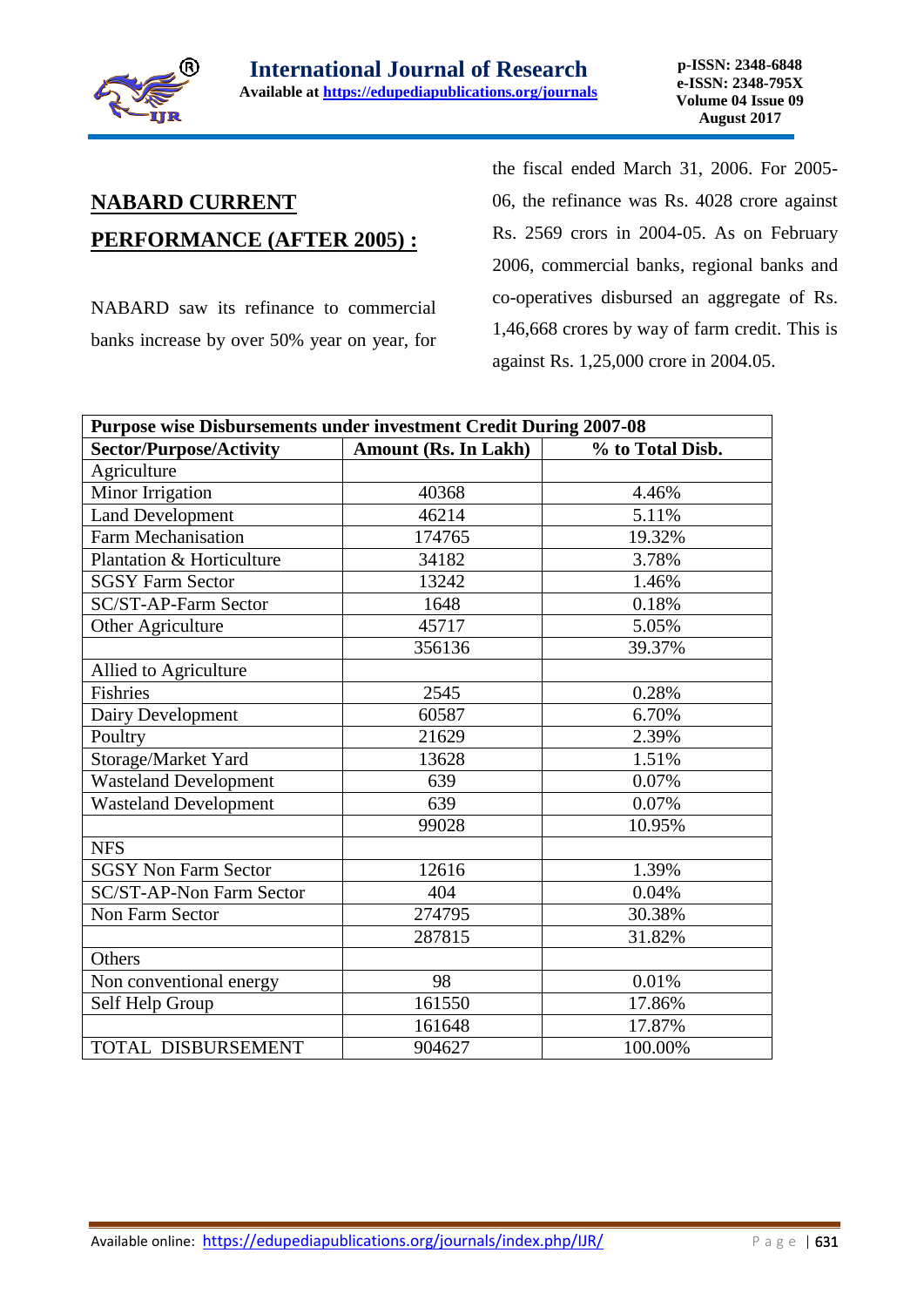



The purpose wise disbursement for the year 2007-08 shows that total of Rs. 9,04,627 was disbursed for various purposes like agriculture and allied activities, non farm sector etc, and maximum 32% is allotted to agriculture sector.

| <b>Purpose wise Disbursements under RIDF during 2007-08</b> |                      |         |
|-------------------------------------------------------------|----------------------|---------|
| Purpose                                                     | Amount (Rs. In Lakh) | % Share |
| Irrigation                                                  | 286955               | 35.71%  |
| <b>Rural Roads</b>                                          | 257338               | 32.03%  |
| Drinking Water Supply                                       | 64688                | 8.05%   |
| <b>Bridges</b>                                              | 58159                | 7.24%   |
| Primary/Secondary School                                    | 49227                | 6.13%   |
| <b>Power Sector</b>                                         | 19294                | 2.40%   |
| <b>Watershed Development</b>                                | 17980                | 2.24%   |
| <b>Flood Protection</b>                                     | 13225                | 1.65%   |
| Soil Conservation                                           | 8827                 | 1.10%   |
| <b>Forest Management</b>                                    | 8030                 | 1.00%   |
| Drainage Improvements                                       | 5931                 | 0.74%   |
| Storage/ Market Yard                                        | 3467                 | 0.43%   |
| Others                                                      | 10371                | 1.29%   |
| TOTAL DISBURSEMENT                                          | 803492               | 100.00% |

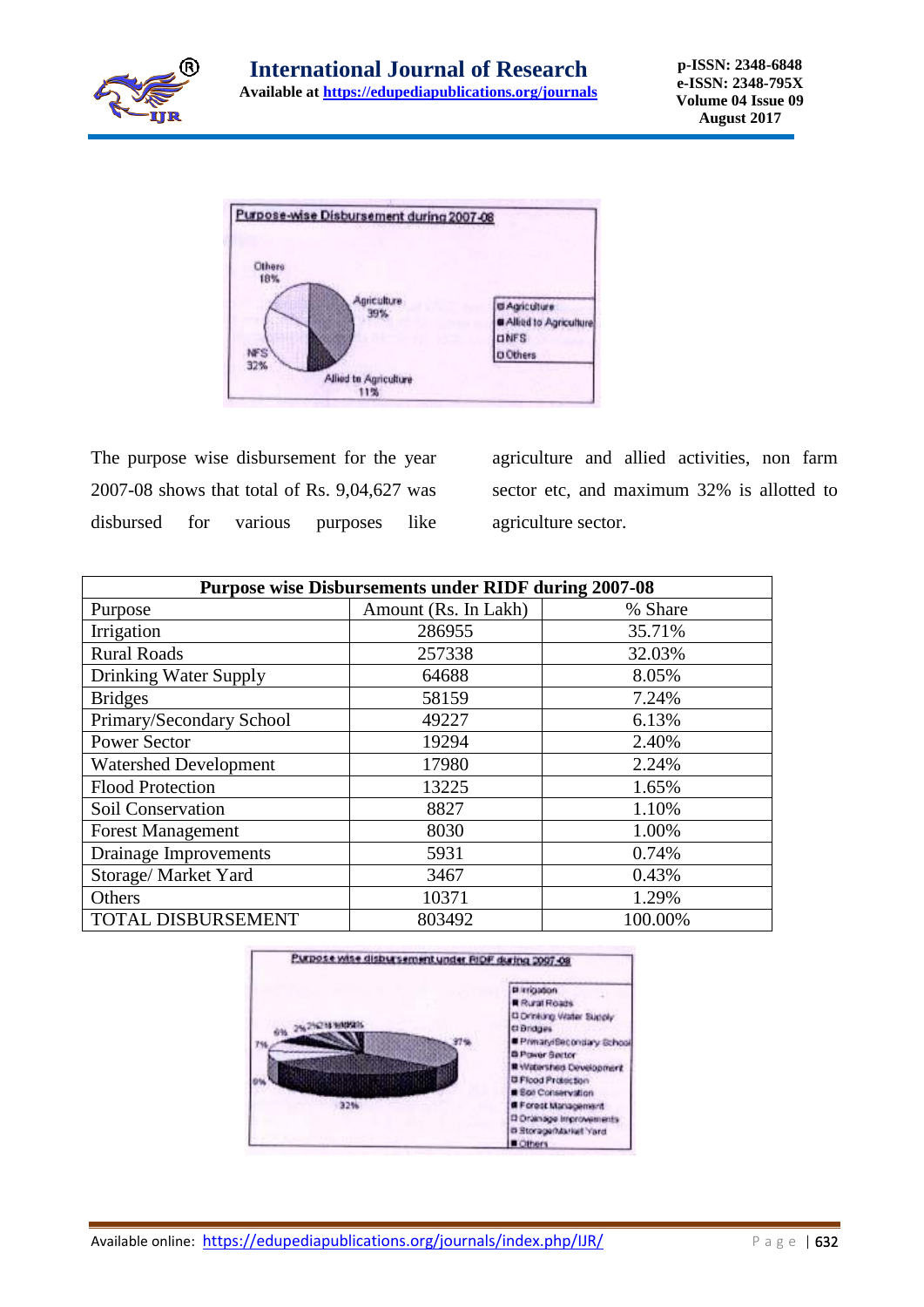

The data shows that under Rural Infrastructural Development Fund (RIDF) maximum disbursement is provided to irrigation i.e. 35.71%, 32.03 % to Riral roads and rest approximate 32% to all the other activities like drinking water, drainage improvements etc.

## **MAJOR ACHIEVEMENTS 2007-08**

#### **Business Operations**

#### **Financial Results**

Balance sheet size increased from Rs. 81220 crore to Rs. 98706 crore & profit after tax from Rs. 856 crore to Rs. 1226 crore.

#### **Loans and advances outstanding**

- o Refinance for investment credit operations increased from Rs. 31682 crore to Rs. 32401 crore.
- o Loans out of RIDF increased from Rs. 20005 crore to Rs. 30649 crore.
- o Confidence loans increased from Rs. 42 crore to Rs. 66 crore.

#### **Loans and advance Activities**

o Refinance for ST-SAO-Rs. 16443 crore (SCBs-Rs. 13748 crore & RRBs-Rs. 2695 crore)

- o Refinance for ST-Others-Rs. 183 crore (SCBs-Rs. 109 crore & RRBs- Rs. 74 crore)
- o Refinance for MT Liquidity Support Scheme – Rs. 326 crore SCBs- Rs. 165 crore & RRBs- Rs. 161 crore)
- o Refinance for Investment Credit –Rs. 9046 crore [NFS (30%), FM (19%), SHG(18%) & Dairy (7%)]
- o Loans out of RIDF-Rs. 8035 crore [Roads & Bridges(39%), Irrigation (36%), Drinking water supply (8%) & Schools (6%)]

#### **Developmental Activities**

#### **Cooperative Revival & Reforms**

- o MoUs signed in 20 States covering 95% of PACs and 93% of CCBs in the country.
- o Special Audit completed-59294 PACS of 12 states ands the CCBs in 3 states.
- o Release of Capitalisation Funds to PACS-Rs. 3325 crore as GOI share in seven states.

#### **Rural Non-Farm Sector**

o Assistance out of Rural Innovation Fund –Total sanctions Rs. 26.14 crore & Disbursements –Rs. 21.69 crore Rural.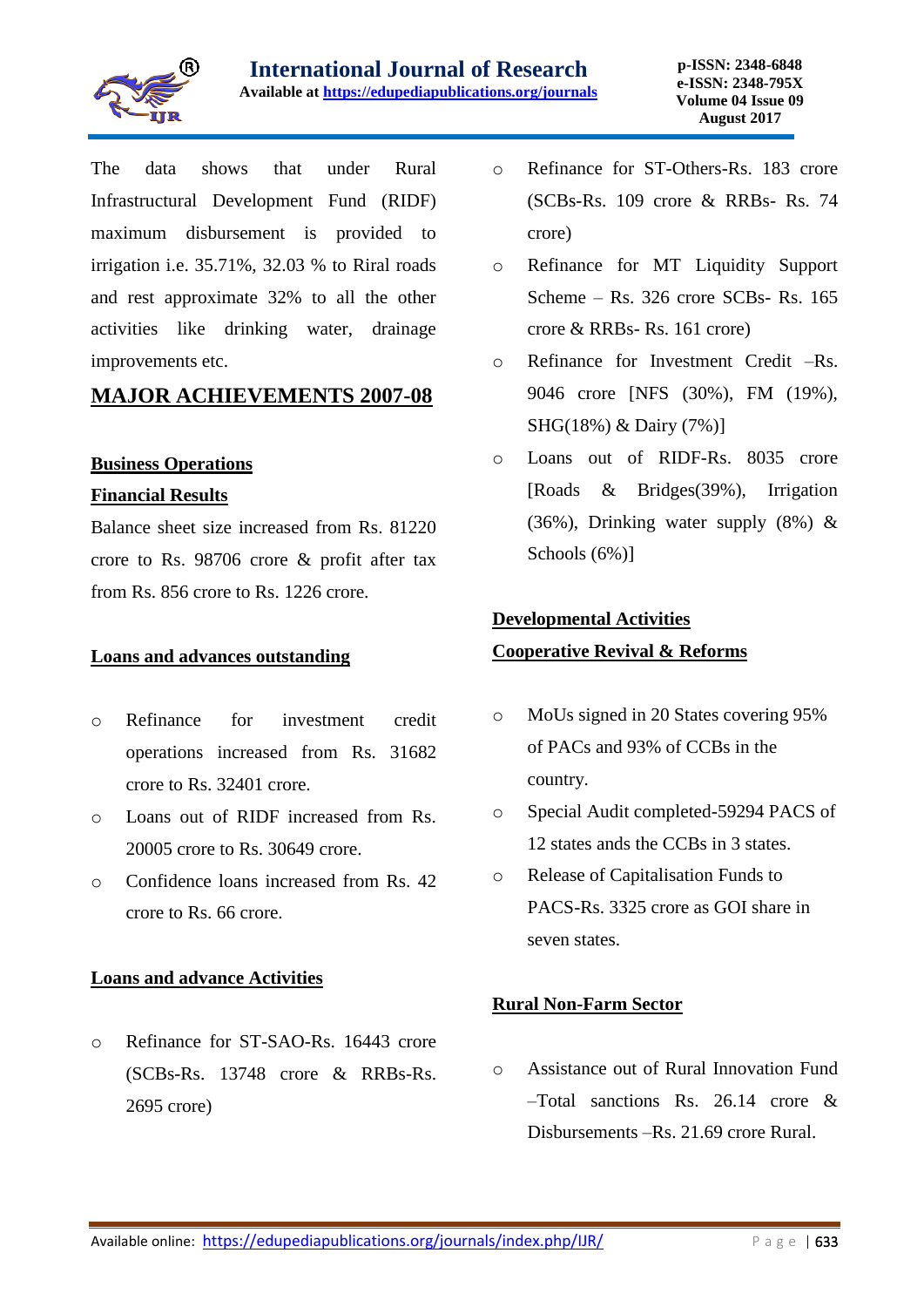

- o Entrepreneurship Dev. Program No. of progs-787 Sanctions – Rs. 5.03 crore Releases- Rs. 2.66 crore.
- o Skill Development Programs & TPCs-No. progs -685; Sanctions –Rs. 2.69 crore; Releases – Rs. 1.96 crore.
- o Innovative Projects No. of projects -29; sanctions – Rs. 7.78 crore ; Releases –Rs. 2.56 crore
- o Capacity Building of Partner Agencies-No. of Progs-13; Sanctions –Rs. 1.30 crore; Releases –Rs. 1.35 crore.
- o Women development Programs No. of progs-169; Sanctions – Rs. 1.45 crore ; Releases – Rs. 0.31 crore.
- o Marketing & Technology support –No. of progs -349 ; Sanctions – Rs. 1.97 crore; Releses – Rs. 1.40 crore.

#### **Promotion of Farmer's Clubs**

- o Launching of 5277 new clubs (cumulative 28226 clubs)
- $\circ$  Financial support –New & existing clubs-5386; Sanctions – Rs. 3.14 crore; Relesase- Rs. 3.39 crore (out of RIF)
- o Future support to be provided from Farmers Technology Transfer Fund set up in NABARD with corpus of Rs. 25 crore.

**KCCs** : Fresh cards issued during the year-Cooperative Banks -21 laks and RRBs-18 lakh (CB data not available)

**Cooperative Development Fund :-** Amount of grant released during the year –Rs. 6.34 crore.

**Research and Development Fund –** Amount of grant released during the year- Rs. 6.34 crore

# **Micro-Finance and SHG Bank –Linkage Programme :**

- o SHGs provided with bank loan-New groups -3.03 Lakh, Repeat groups -1.61 lakh
- o Amount of Bank Loan disbursed –New groups –Rs. 1550 crore, Repeat groups – Rs. 1608 crore
- o Grant assistance to SHPIs for promotion & linkage of SHGs –Amount sanctioned Rs. 13.70 crore & released Rs. 25.41 crore.
- o Grant released for other promotional activities for awareness building, training programs & exposure visits – Rs. 13.32 crore.
- o Capital and equity support out of MFDEF –Rs. 9.25 crore sanctioned to 11 agencies.